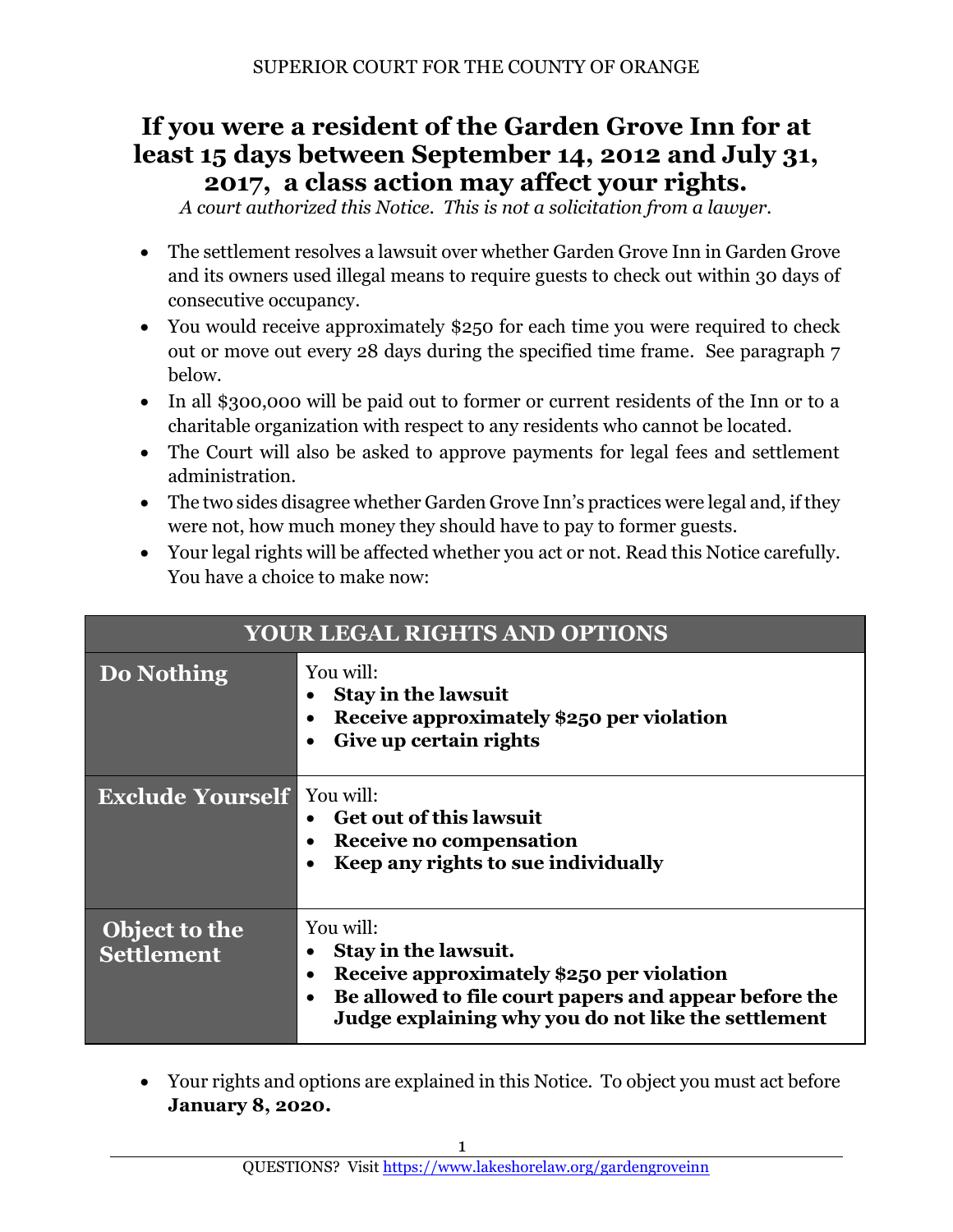- The Court must still decide whether to approve this settlement. Please be patient.
- Any questions? A copy of this Notice and additional information can be found at [https://www.lakeshorelaw.org/gardengroveinn.](https://www.lakeshorelaw.org/gardengroveinn/)

# **WHAT THIS NOTICE CONTAINS**

| 1. Why did I get this notice?<br>2. What is this lawsuit about?<br>3. Why is this lawsuit a class action?<br>4. Why is there a settlement?                                                                                            |
|---------------------------------------------------------------------------------------------------------------------------------------------------------------------------------------------------------------------------------------|
| 5. Am I part of this Class?<br>6. Do I need proof in order to get compensation?<br>7. What does the settlement provide?                                                                                                               |
| 8. How do I get my compensation?<br>9. What am I giving up in accepting the settlement?<br>10. What if I do nothing at all?                                                                                                           |
| 11. Can I exclude myself from the settlement?<br>12. If I do not exclude myself, can i still sue Garden Grove Inn or the other defendants<br>for the same things?<br>13. If I exclude myself, can I still get the settlement payment? |
| 14. Do I have a lawyer in this case?<br>15. Should I get my own lawyer?<br>16. How will the lawyers and Plaintiff be paid?                                                                                                            |
| <b>OBJECTING TO THE SETTLEMENT</b><br>17. How do I tell the Court I do not like the settlement?<br>18. What is the difference between objecting and excluding myself?                                                                 |
| 19. When and where will the Court decide whether to approve the settlement?<br>20. Do I have to come to the hearing?<br>21. May I speak at the hearing?                                                                               |
| ag Aramara dataila availabla?                                                                                                                                                                                                         |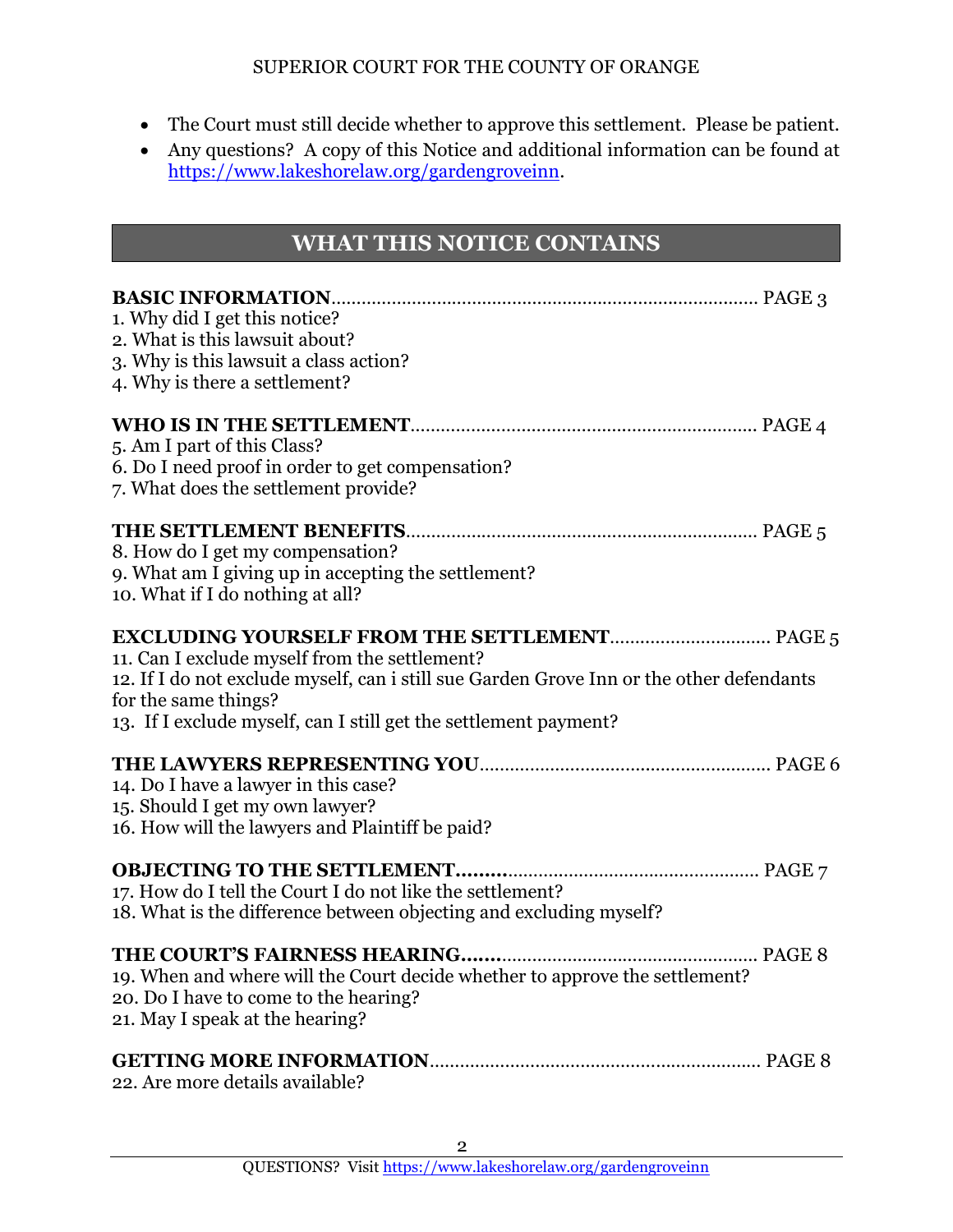# **BASIC INFORMATION**

#### **1. WHY DID I GET THIS NOTICE?**

The records of Garden Grove Inn, 7912 Garden Grove Blvd, Garden Grove, CA 92841 show that you stayed there between September 14, 2012 and July 31, 2017 for at least 15 consecutive days and then checked out or moved out by 30 consecutive days.

You have been sent this Notice because you have a right to know about a proposed settlement of the class action lawsuit, and about your options, before the Court decides whether to approve the settlement. If the Court approves it and after objections and appeals are resolved, you will receive certain compensation. You can receive updates about the progress of the settlement from the website listed at the bottom of this Notice.

This packet explains the lawsuit, the settlement, your legal rights, what benefits are available, who is eligible for them, and how to get them.

The Court in charge of the case is the Superior Court of the County of Orange, State of California, and the case is known as Gaubatz v. Garden Grove Inn, et. al., Case No. 30- 2015-00809656-CU-BT-CXC. The persons who sued are the Plaintiffs and the various companies and individuals being sued are the Defendants.

#### **2. WHAT IS THIS LAWSUIT ABOUT?**

The lawsuit contends that Defendants required you to check out or move out before you could stay longer than 30 consecutive days and that this was done to prevent you from gaining the legal rights of a tenant. Plaintiffs Rosalind Gaubatz and Melanisha Sharp argue that a state law, Civil Code § 1940.1, prohibits residential hotels (hotels where most of the guests use it as their primary residence) from using this tactic. This tactic is sometimes called the "28-day shuffle." Often, guests subject to the 28-day shuffle will be allowed to check back in the following day.

The law imposes a civil fine of \$500 per violation. In addition, if it can be proven the hotel owner used force or coercion, the fine could be much greater.

The Defendants deny they did anything wrong. They deny the law applies to them or that the Garden Grove Inn is a residential hotel. However, they chose to settle for economic reasons.

# **3. WHAT IS A CLASS ACTION AND WHO IS INVOLVED?**

In a class action lawsuit, one or more people called "Class Representatives" (in this case the Plaintiffs) sues on behalf of other people who have similar claims. The people together are a "Class" or "Class Members." One court resolves the issues for all Class Members, except those who exclude themselves. Orange County Superior Court Judge William D. Claster is in charge of this case.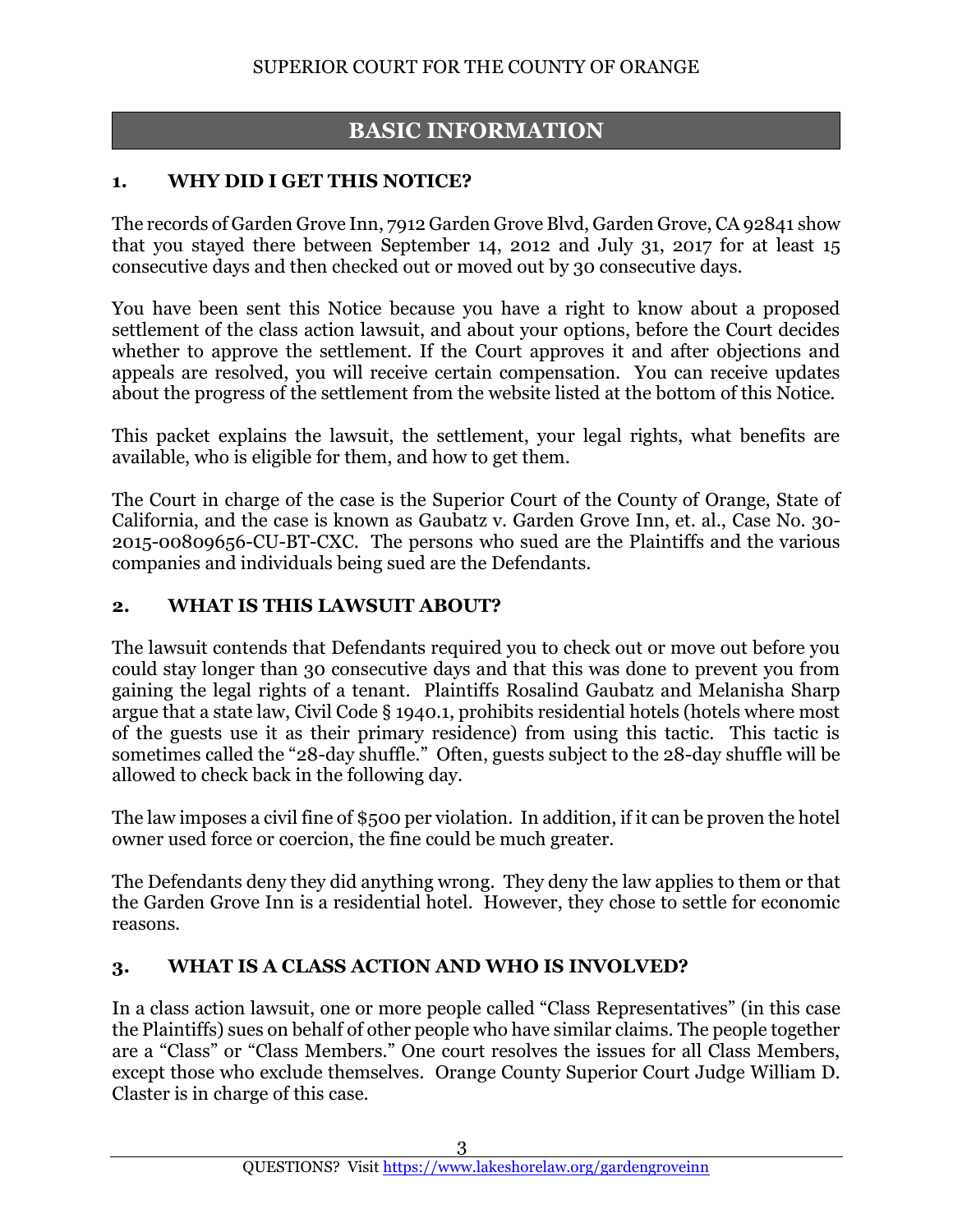## **4. WHY IS THIS LAWSUIT A CLASS ACTION?**

The Court has ruled that all of the class members have similar claims and Defendants have similar defenses that apply in general to all of the class members. Therefore, the Court ordered that this lawsuit should proceed as a class action. The Court also ruled that attorneys Jeffrey Wilens and Jeffrey Spencer are qualified to represent the class.

## **WHO IS IN THE SETTLEMENT**

#### **5. AM I PART OF THIS CLASS?**

Judge Claster, the judge presiding over this case, decided that anyone who stayed at the Garden Grove Inn between September 14, 2012 and July 31, 2017 for at least 15 consecutive days and then checked out or moved out by 30 consecutive days is a class member.

If this Notice is addressed to you, it has been determined you are a class member.

#### **6. DO I NEED PROOF IN ORDER TO GET COMPENSATION?**

Proof is not required to be a member of the Class as Defendants' records contain that information. However, if you believe you should be a Class Member, but have not received this Notice, you should contact Class Counsel before January 8, 2020 at the address listed in paragraph 17 below and present proof that you are a Class Member.

# **THE SETTLEMENT BENEFITS**

#### **7. WHAT DOES THE SETTLEMENT PROVIDE?**

The settlement provides for a cash payment of \$300,000 to each of the class members who can be located, with any money that cannot be paid to the class member to be donated to charitable organizations. In this case, the charitable organizations are HomeAid Orange County [\(https://www.homeaidoc.org/about\)](https://www.homeaidoc.org/about) and Habitat for Humanity of Orange County [\(https://www.habitatoc.org/mission/\)](https://www.habitatoc.org/mission/).

The above amount will be divided among all class member who can be located. You should assume that for each time you stayed 15-30 days at the Inn during the specified time frame you will receive \$250.

**According to Defendant's business records, you had \_\_\_\_\_\_ qualifying (15- 30 day) stays at the Garden Grove Inn during the relevant time period and will receive approximately \$\_\_\_\_\_\_\_\_\_\_. THIS INFORMATION WILL BE PROVIDED IN THE NOTICE MAILED TO YOU AFTER NOVEMBER 27, 2019.**

Any Class Member may dispute the estimated payout preprinted immediately above by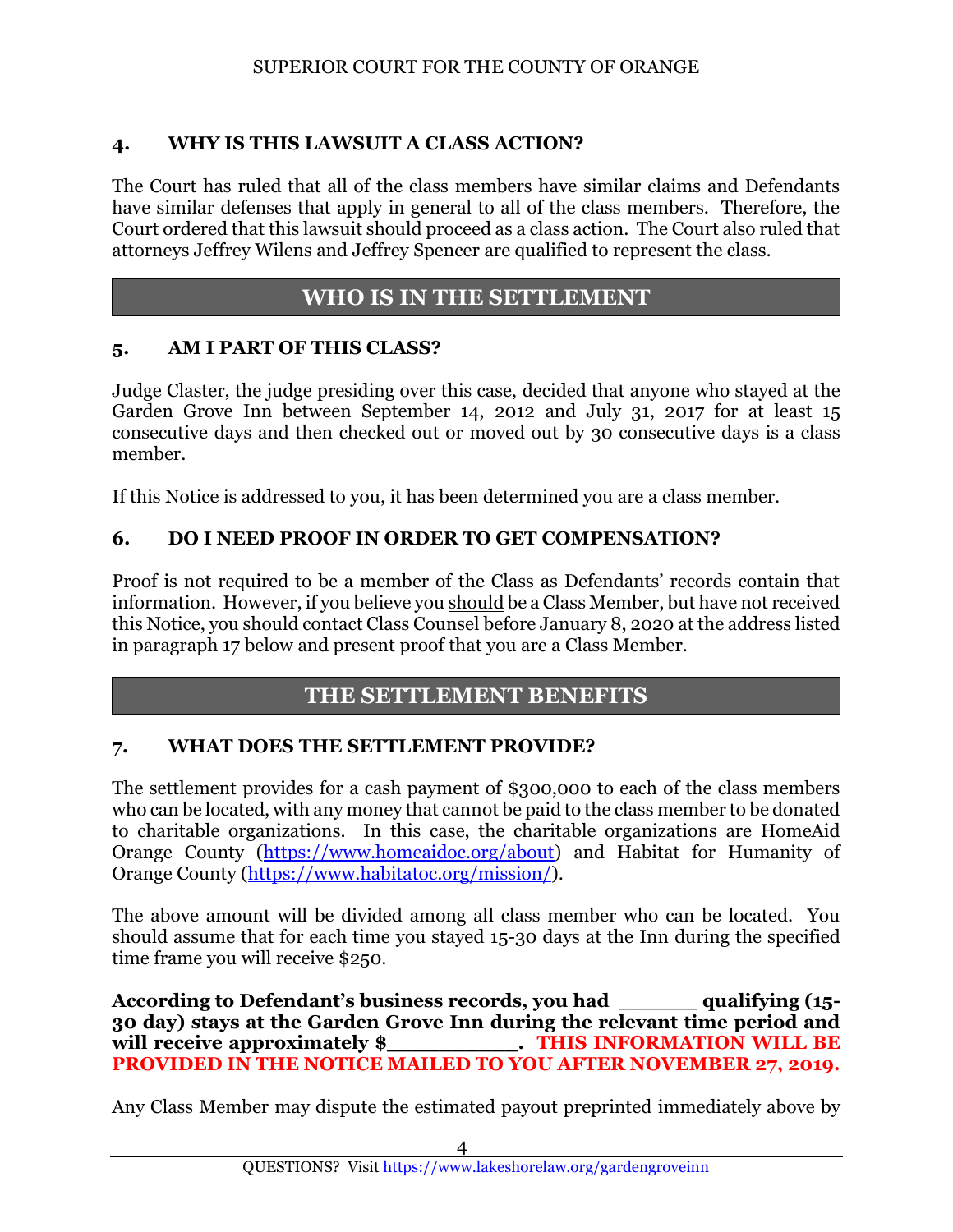notifying the Settlement Administrator and submitting any proof supporting the objection, such as copies of rental receipts. The deadline to do this is **January 8, 2020**. Disputes regarding the correct number of stays that a Class Member had will be resolved based on the documentation supplied by the Class Member and Defendants.

## **8. HOW DO I GET MY COMPENSATION?**

If this Settlement is approved after the Fairness Hearing (see paragraph 19) a check will be mailed to you approximately 30 days later. You do not need to do anything to receive it.

If you change your address after receiving this Class Notice, be sure to call 877-705-5021 and give your change of address to the Garden Grove Settlement Administrator.

## **9. WHAT AM I GIVING UP IN ACCEPTING THE SETTLEMENT?**

Because you previously did not exclude yourself from this lawsuit, that means you cannot start a lawsuit, continue a lawsuit or join a lawsuit raising similar claims against Defendants. It also means you are "releasing" all of the Defendants (and related companies and persons) from any legal claims you might have relating to your being required to check out by the 30<sup>th</sup> day of occupancy.

This release does not include any claims relating to your stay at the Garden Grove Inn such as any personal injury you might have suffered.

#### **10. WHAT IF I DO NOTHING AT ALL?**

You will be automatically included in this settlement, will release claims and be paid as described above.

# **EXCLUDING YOURSELF FROM THE SETTLEMENT**

# **11. CAN I EXCLUDE MYSELF FROM THE SETTLEMENT?**

If you don't want the benefit from this settlement, but you want keep the right to sue or continue to sue Garden Grove Inn and the other Defendants on your own, about the legal issues in this case, then you must take steps to remove yourself from the class. This is called excluding yourself—or is sometimes referred to as opting out of the settlement Class. If you exclude yourself, you will not be legally bound by the Court's judgments in this class action, nor will you receive any compensation.

To ask to be excluded, you must send a "Request for Exclusion" in the form of a letter sent by mail, stating that you want to be excluded from the Gaubatz v. Garden Grove Inn class action. You must include your name and address, telephone number, state you wish to exclude yourself from the settlement, and sign the letter. You can use the Request for Exclusion form attached to this notice. You must mail your Request for Exclusion to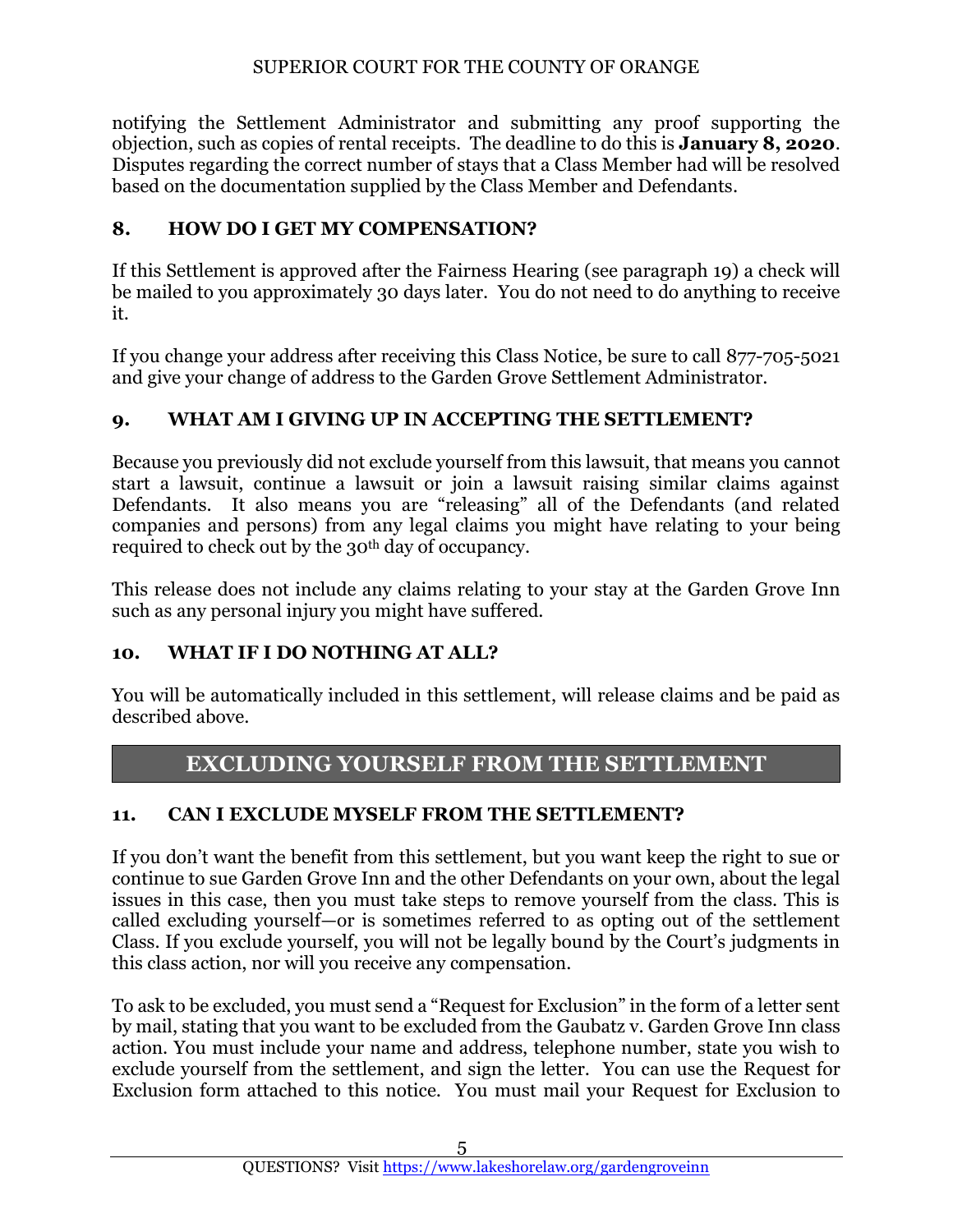Gaubatz v. Garden Grove Inn Settlement Administrator, CPT Group, \_\_\_\_\_\_Irvine, CA. **FULL ADDRESS WILL BE POSTED SHORTLY.** The Request for Exclusion must be postmarked by **January 8, 2020** or it will not be valid and you will be included in the settlement.

Do not send the Request for Exclusion Form if you want to be paid money.

#### **12. IF I DO NOT EXCLUDE MYSELF, CAN I STILL SUE GARDEN GROVE INN OR THE OTHER DEFENDANTS FOR THE SAME THINGS?**

No. But you would be able to sue for any other claims you may have.

#### **13. IF I EXCLUDE MYSELF, CAN I STILL GET THE SETTLEMENT PAYMENT?**

No.

# **THE LAWYERS REPRESENTING YOU**

# **14. DO I HAVE A LAWYER IN THIS CASE?**

Yes. The Court decided that the law firms of Lakeshore Law Center and The Spencer Law Firm are qualified to represent you and all Class Members. Together, the law firms are called "Class Counsel." They are experienced in handling similar consumer rights cases. More information about these law firms, their practices and their experiences is available at [www.lakeshorelaw.org](http://www.lakeshorelaw.org/) and [www.spencerlaw.net.](http://www.spencerlaw.net/)

# **15. SHOULD I GET MY OWN LAWYER?**

You do not need to hire your own lawyer because Class Counsel is working on your behalf. But, if you want your own lawyer, you will have to pay that lawyer.

# **16. HOW WILL THE LAWYERS AND PLAINTIFF BE PAID?**

Class Counsel will ask the Court for attorneys' fees of \$275,000 and for reimbursement of court costs of up to \$10,000. These figures are based on the actual time they have spent prosecuting this lawsuit, an appeal of an adverse ruling in this lawsuit, and a second related lawsuit. They have been working on these cases going back to September 2015.

In addition, Plaintiffs has requested the Court award an "incentive award." This is additional compensation to them for the hours of extra work and the personal risks they assumed in bringing the lawsuit, which the rest of the class members did not have to do. For example, it is possible they could have been liable for the legal fees of the Defendants. The total amount sought for incentive awards is \$5,000 which is less than one percent of the total amount of money being paid out by Defendants.

The Court may award less than the above amounts for fees, costs and incentive awards.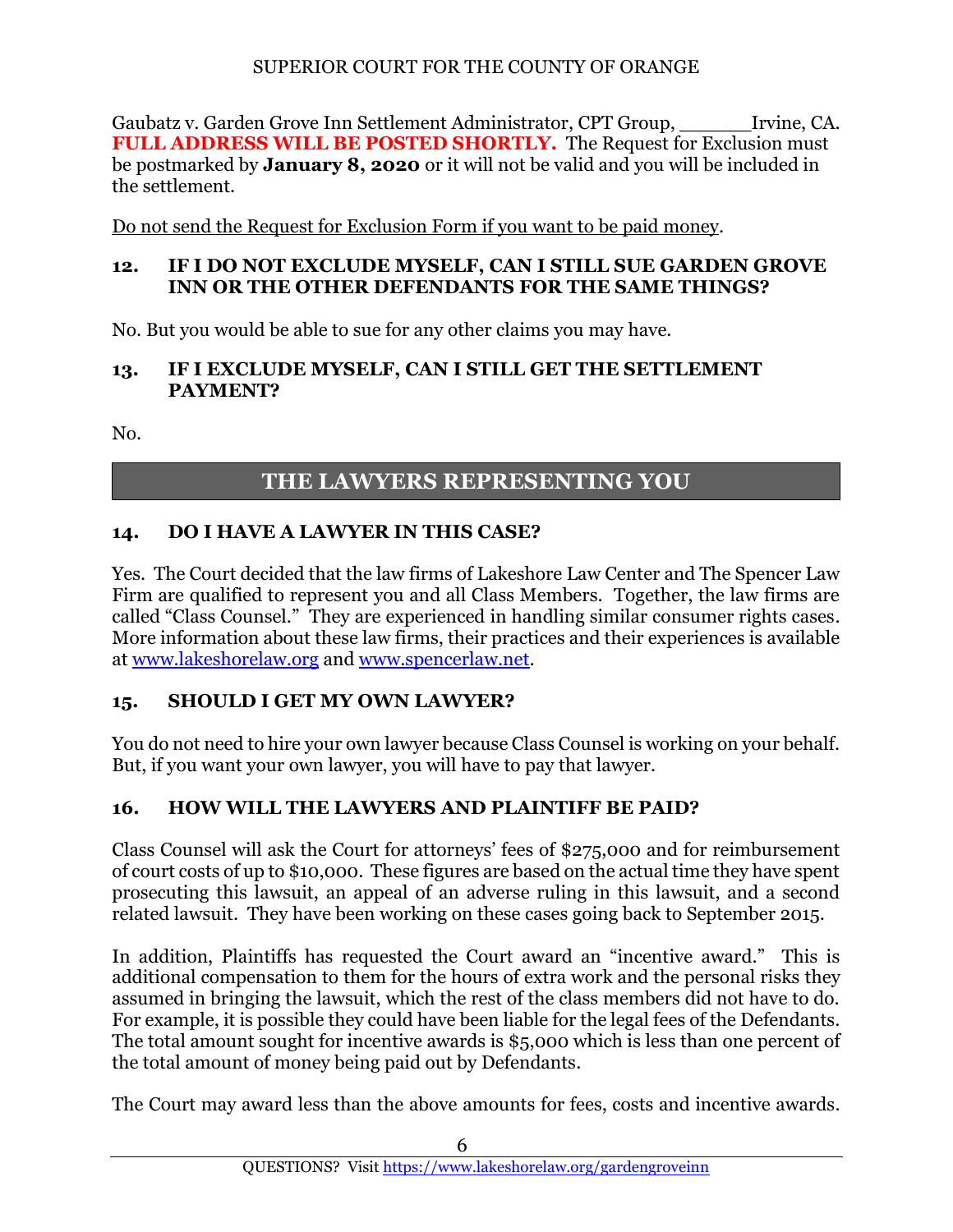Defendants will not to oppose these fees and expenses, or incentive awards. If it does, extra money will be divided among the class members and the charitable organization.

# **OBJECTING TO THE SETTLEMENT**

#### **17. HOW DO I TELL THE COURT I DO NOT LIKE THE SETTLEMENT?**

If you are a Class Member, you can object to the settlement if you do not like any part of it. This includes if you want to object the estimated payout to you is too low because you stayed at the Inn more times than listed in this Notice. You can give reasons why you think the Court should not approve it. The Court will consider your views. However, if the Court rejects your objection, you will still be bound by the terms of the Settlement.

To object or have papers or briefs considered by the Court, you may file with the Court a written objection along with any papers for the Court to consider by **January 8, 2020**. To file the objection or other papers directly with the Court, follow the instructions for eFiling on this website:

[http://www.occourts.org/online-services/efiling/efiling-civil.html.](http://www.occourts.org/online-services/efiling/efiling-civil.html)

Alternatively, you may deliver the objection papers by the above deadline to the Settlement Administrator: Gaubatz v. Garden Grove Inn, c/o CPT Group, Inc., 50 Corporate Park, Irvine, CA 92606.

Finally, even if you have not done any of the above, you may still appear personally or through counsel and be heard at the Final Approval Hearing at the Court's discretion.

You should (but are not required to) serve by the above deadline copies of the Objection or other papers by United States Mail to the following:

| Plaintiffs' Attorneys and Class Counsel: | Defendants' Attorneys:            |
|------------------------------------------|-----------------------------------|
| Jeffrey Wilens, Esq.                     | Scott M. Leavitt, Esq.            |
| <b>LAKESHORE LAW CENTER</b>              | Daniels, Fine, Israel, Schonbuch  |
| 18340 Yorba Linda Blvd. Suite 107-610    | 1801 Century Park East, 9th Floor |
| Yorba Linda, CA 92886                    | Los Angeles, CA 90067             |
| Telephone: 714-854-7205                  | Telephone: 310-556-7900           |
| Facsimile: 714-854-7206                  | Facsimile: 310-556-2807           |
| Email: jeff@lakeshorelaw.org             | Email: leavitt@dfis-law.com       |

Any written objections or notice of intent to appear shall state each specific reason in support of your objection and any legal support for each objection.

#### **18. WHAT IS THE DIFFERENCE BETWEEN OBJECTING AND EXCLUDING MYSELF?**

Objecting is simply telling the Court that you do not like something about the settlement. You can object only if you stay in the Settlement Class. Excluding yourself is telling the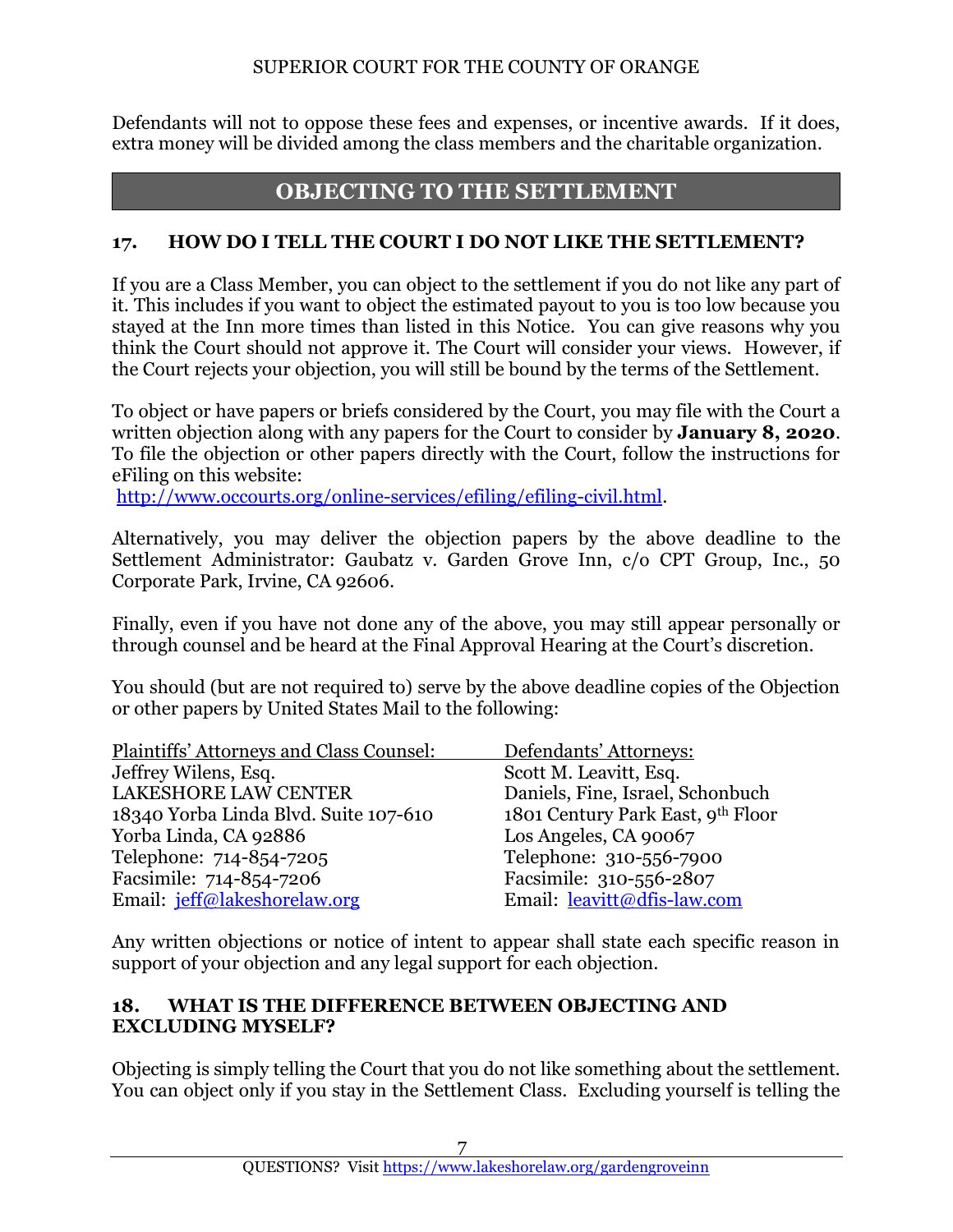Court that you do not want to be part of that Class. If you exclude yourself, you have no basis to object because the case no longer affects you.

# **THE COURT'S FAIRNESS HEARING**

## **19. WHEN AND WHERE WILL THE COURT DECIDE WHETHER TO APPROVE THE SETTLEMENT?**

The Court will hold a Fairness Hearing on **March 27, 2020 at 9:00 a.m.** in Department CX-104 of the Orange County Superior Court, 751 West Santa Ana Blvd., Santa Ana, CA 92701. At this hearing the Court will consider whether the settlement is fair, reasonable, and adequate. If there are objections, the Court will consider them. Judge Claster will listen to people who have asked to speak at the hearing. The Court may also decide how much to pay Class Counsel and Plaintiffs. After the hearing, the Court will decide whether to approve the settlement. We do not know when he will issue his decision.

# **20. DO I HAVE TO COME TO THE FAIRNESS HEARING?**

No. Class Counsel will answer questions Judge Claster may have. But, you are welcome to come at your own expense. If you send an Objection, you don't have to come to Court to talk about it. As long as you filed or delivered your written objection on time, the Court will consider it. You may also pay your own lawyer to attend, but it is not necessary.

## **21. MAY I SPEAK AT THE HEARING?**

If you appear personally or through counsel at the Final Approval Hearing, you or your counsel may be allowed to speak at the Court's discretion.

# **GETTING MORE INFORMATION**

# **22. ARE MORE DETAILS AVAILABLE?**

Visit the website [https://www.lakeshorelaw.org/gardengroveinn](https://www.lakeshorelaw.org/gardengroveinn/) to find more information and copies of important court documents. You may also write to, email or call the Class Counsel Jeffrey Wilens at the contact information listed under item 17. Your communications with Class Counsel regarding this action will be confidential.

The pleadings and other records in this litigation may be examined online on the Orange County Superior Court "Civil Case and Document Access" [http://www.occourts.org/online-services/case-access/.](http://www.occourts.org/online-services/case-access/) Select "Civil Case & Document Access"; accept the terms, and enter the case number 30-2015-00809656-CU-BT-CXC. You can also visit the courthouse at 751 West Santa Ana Blvd., Santa Ana, California and contact the clerk's office to view the court files.

#### DO NOT ATTEMPT TO CONTACT THE JUDGE DIRECTLY.